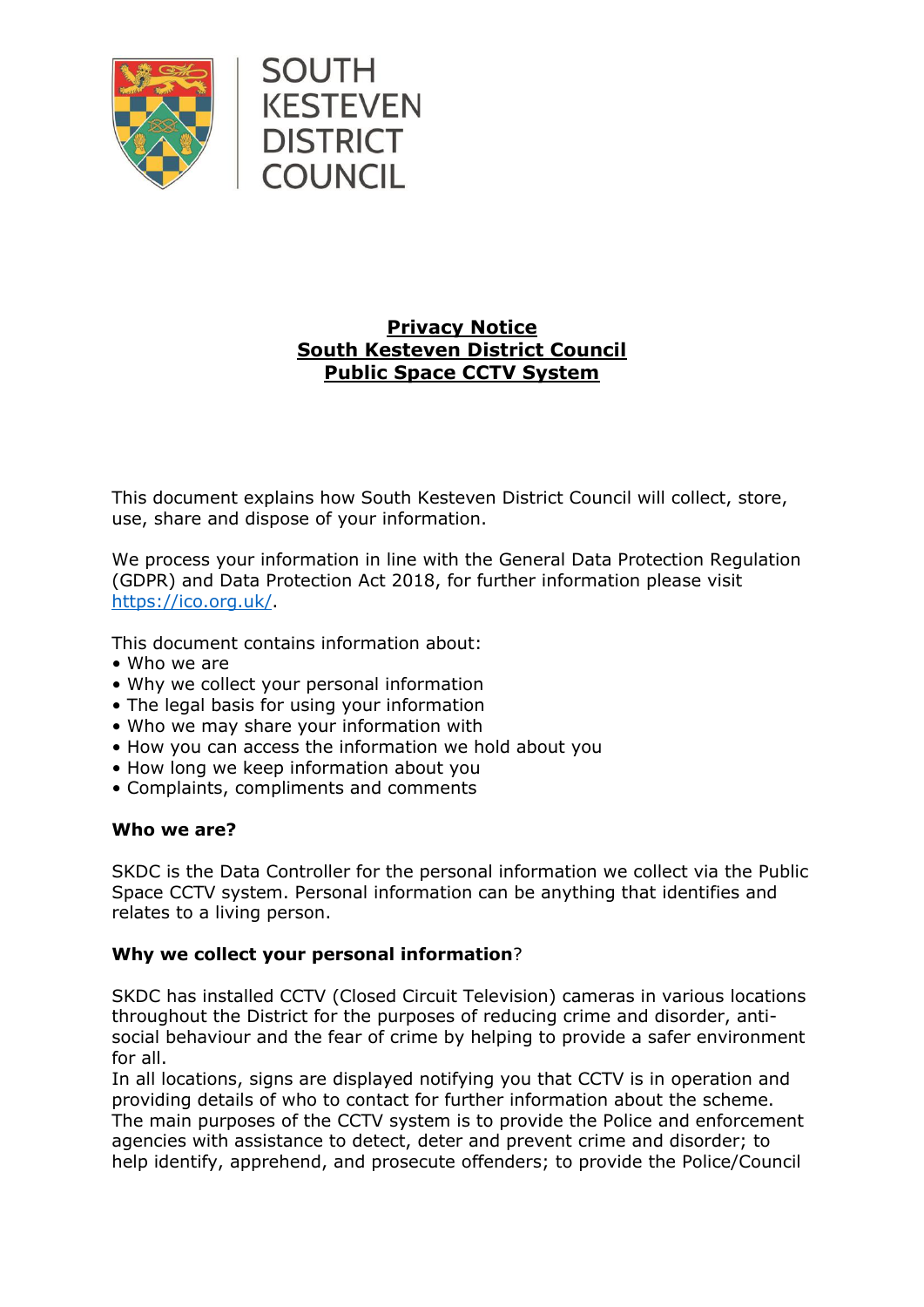

with evidence to enable criminal and/or civil proceedings to be brought in the courts; and to maintain public order.

# **The legal basis for using your information?**

The General Data Protection Regulations (GDPR) and the Data Protection Act 2018, states we must have a reason to collect and use your information. The CCTV system was established under Section 115 of the Crime and Disorder Act and operates within the legislation requirements of such a scheme. The processing is necessary for the Council to perform a task in the public interest or for our official functions, and the task or function has a clear basis in law.

### **Who we may share your information with?**

We will only disclose CCTV recordings or images to third parties to comply with our legal obligations, or where legally permitted, such as for crime prevention and detection.

# **Use of Privacy Blocks**

Where a CCTV camera is sighted with potential views into the private areas of properties, a privacy block can be requested by the owner/occupier which will prevent any view of a particular property. There are currently two privacy blocks used within the district, on cameras 36 and 72.

### **How you access the information we hold about you?**

You have the right to request, in writing, details of your information that we store about you and also the right to access a copy of the CCTV footage. This may be by the Council providing copies of CCTV images or by inviting you to view the CCTV footage at one of its offices, if appropriate. Please see our webpage for further information about how to make a subject access request http://www.southkesteven.gov.uk. Please note if you make a subject access request the information must be solely about you and contain no information about another living person.

### **How long we keep information about you?**

All CCTV recordings are retained for a period of 30 days, after this time the footage is automatically deleted

### **Complaints, compliments and comments?**